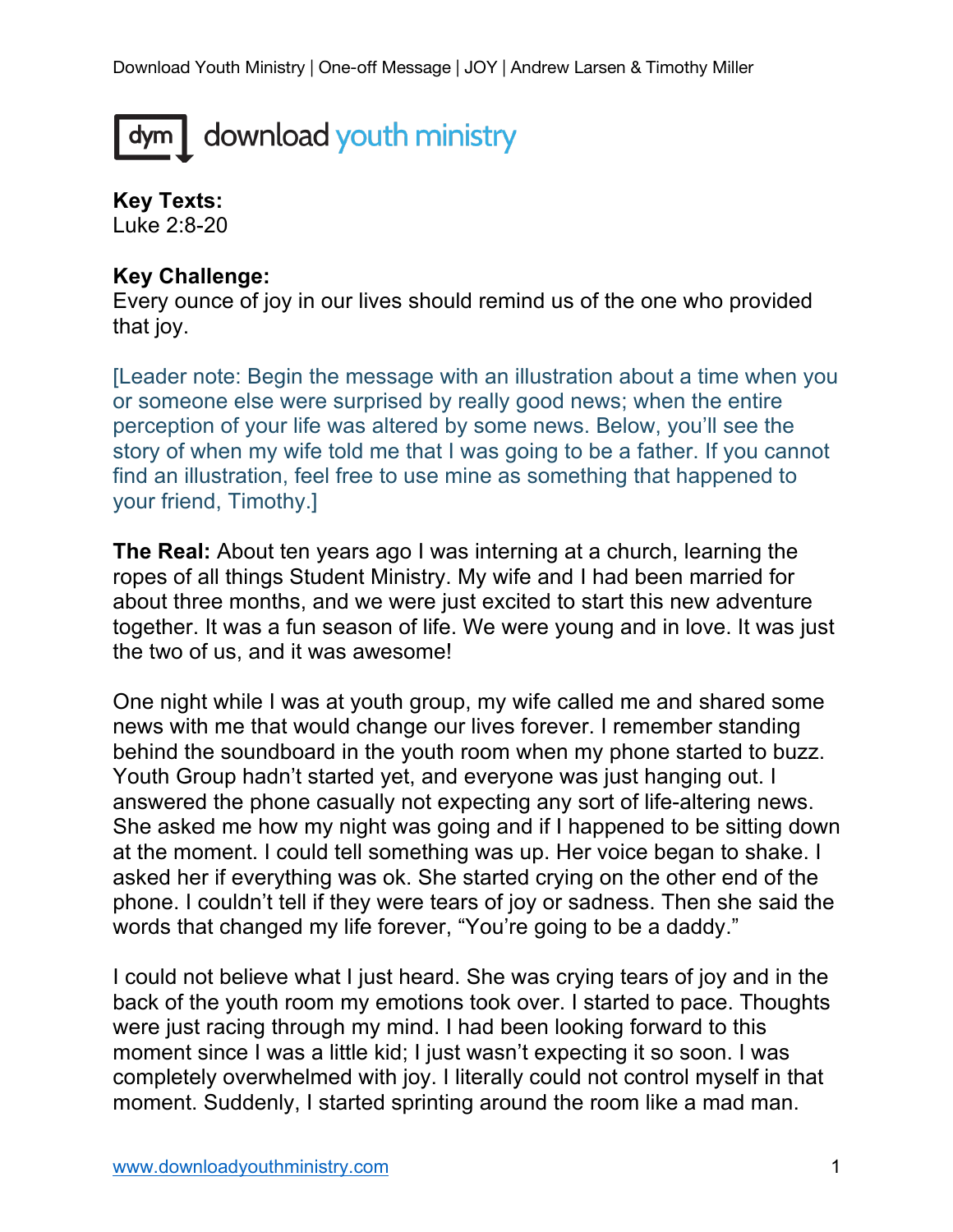The youth pastor at the time asked what was going on. I told him I couldn't breathe. I literally could not contain the amount of joy that was inside of me.

**The Rub:** What is THE BEST news you have ever received? What kind of emotions did you experience when you got this news? Maybe the best news you received was when your parents told you that you were going to be a big brother or sister (or maybe that was the worst news you have ever received). Maybe the best news you have ever received was finding out you actually passed that test that you completely forgot about and did not study for at all. Maybe you finally landed a job after countless interviews. Or maybe just last month you got that early acceptance letter to the school of your dreams. How sweet was that phone call from your new boss telling you that you got the job? How great was it when you realized that it was the thick envelope in your mailbox?

This morning we're going to be reading about some incredible news that was recorded in the book of Luke, news that would change the world forever, and news that would cause an uncontrollable amount of emotion for millions.

Luke is the longest book in the New Testament (1,121 verses). Luke wrote more verses in the New Testament than anyone else: 2128 in Luke and Acts. Paul wrote the second largest number of verses (2032). The Gospel of Luke is one of the books of the Bible that actually states the purpose of the writer. Luke said that he wrote to inform Theophilus, who was a recent convert to Christianity, about the truthfulness of the gospel that Theophilus had heard (1:4).

Joel B. Green said that:

"Luke's purpose was apparently not to provide an historical foundation for the Christian message. . . . He has 'ordered' the events of his narrative so as to bring out their significance, to persuade Theophilus—who is not so much concerned with the issue, "Did it happen?" as he was with the queries, "What happened?" and "What does it all mean?" By providing a more complete accounting of Jesus in his significance, Luke hopes to encourage active faith."

**The Read** Let's take a look at how this news first got delivered. And in the same region there were shepherds out in the field, keeping watch over their flock by night. Luke 2:8(ESV).